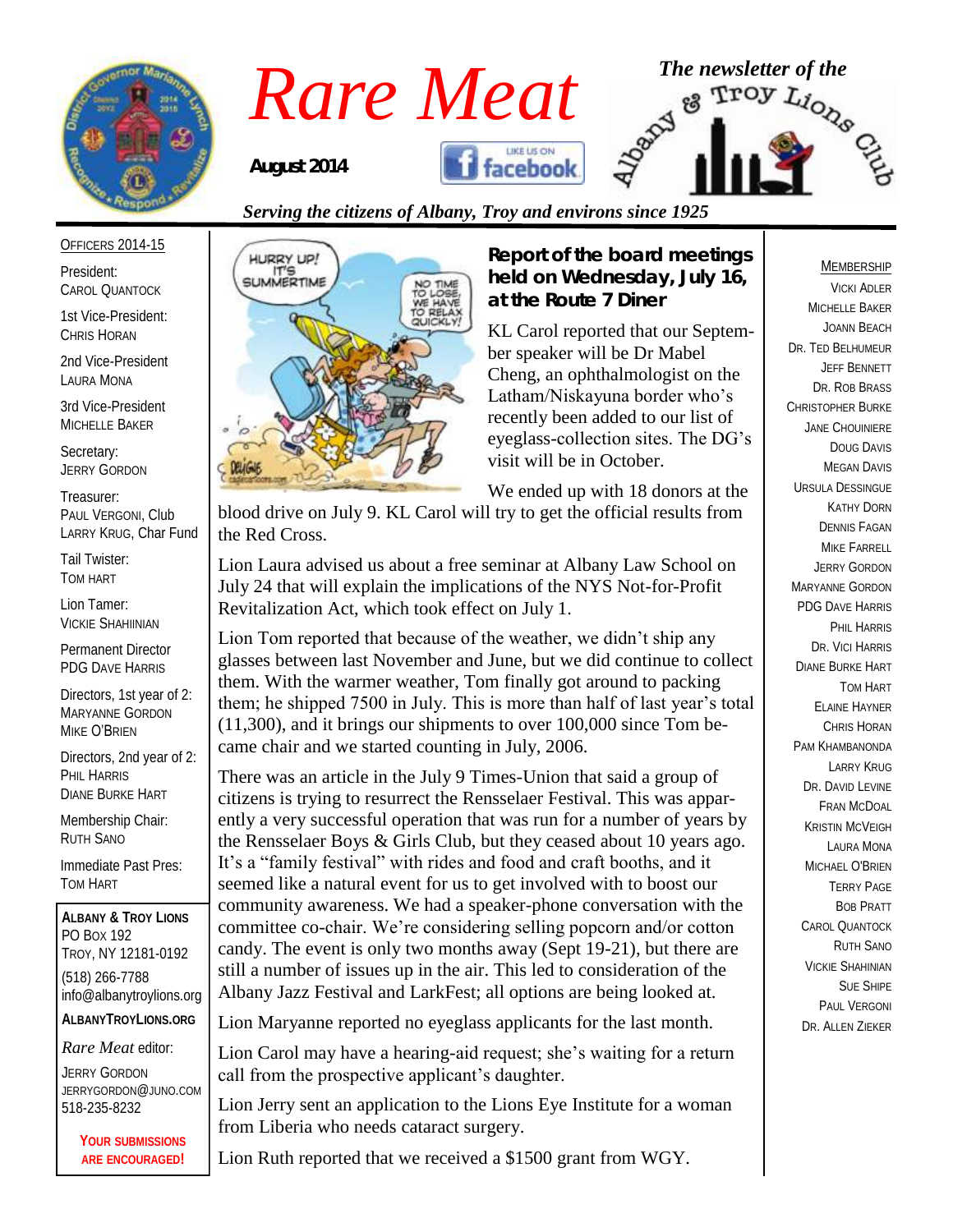As noted last month, we received a request from the Hearing Conservation Society for a donation to help buy new Alertmasters for all the loan-out centers. They cost \$360 each; we voted to buy one. (It's a visual alert system for the deaf.)

We agreed to again participate in NABA's Low-Vision Technology Fair, which will be held on October 15. They've moved it from the Beltrone Center in Colonie to St Sophia's Greek Orthodox Church on Whitehall Rd in Albany. It will cost us \$50.



## Bring a potential member to a meeting

*Our next meeting ...*

Our next general meeting is not until September 3, but you're welcome to join us at any board meeting. They're on the 3rd Wednesday at 6:00 PM at the Route 7 Diner in Latham, across from Keeler Motors.

#### *Blood Drive*

Thanks to Lions Kathy, Paul, Carol and Jerry for working at the July 9 blood drive at Colonie Town Hall. Traffic was sparse, but it did pick up a bit during the second shift. The official results: 16 presenting donors, including 2 first-timers; 12 units collected; 36 potential lives saved.

#### *Buying on line…*

If you're planning on making a purchase at amazon.com, do it from **SMILE.AMAZON.COM** instead. You can specify Lions Clubs International Foundation (LCIF) as your charity of choice, and they'll get 0.5% of your purchase price.

#### *On a personal note …*

Our deepest sympathies go to Bob and Lion Ruth Sano on the sudden passing of Bob's father.

#### *Happy Birthday!*

Happy **August** birthday to these A&T Lions:

1st - Paul Vergoni 5th - Chris Horan 9th - Megan Davis



#### *Happy Anniversary!*

Happy Lions Anniversary to these **August** inductees:

Kathy Dorn - 4 years Chris Horan - 5 years Vici Harris - 10 years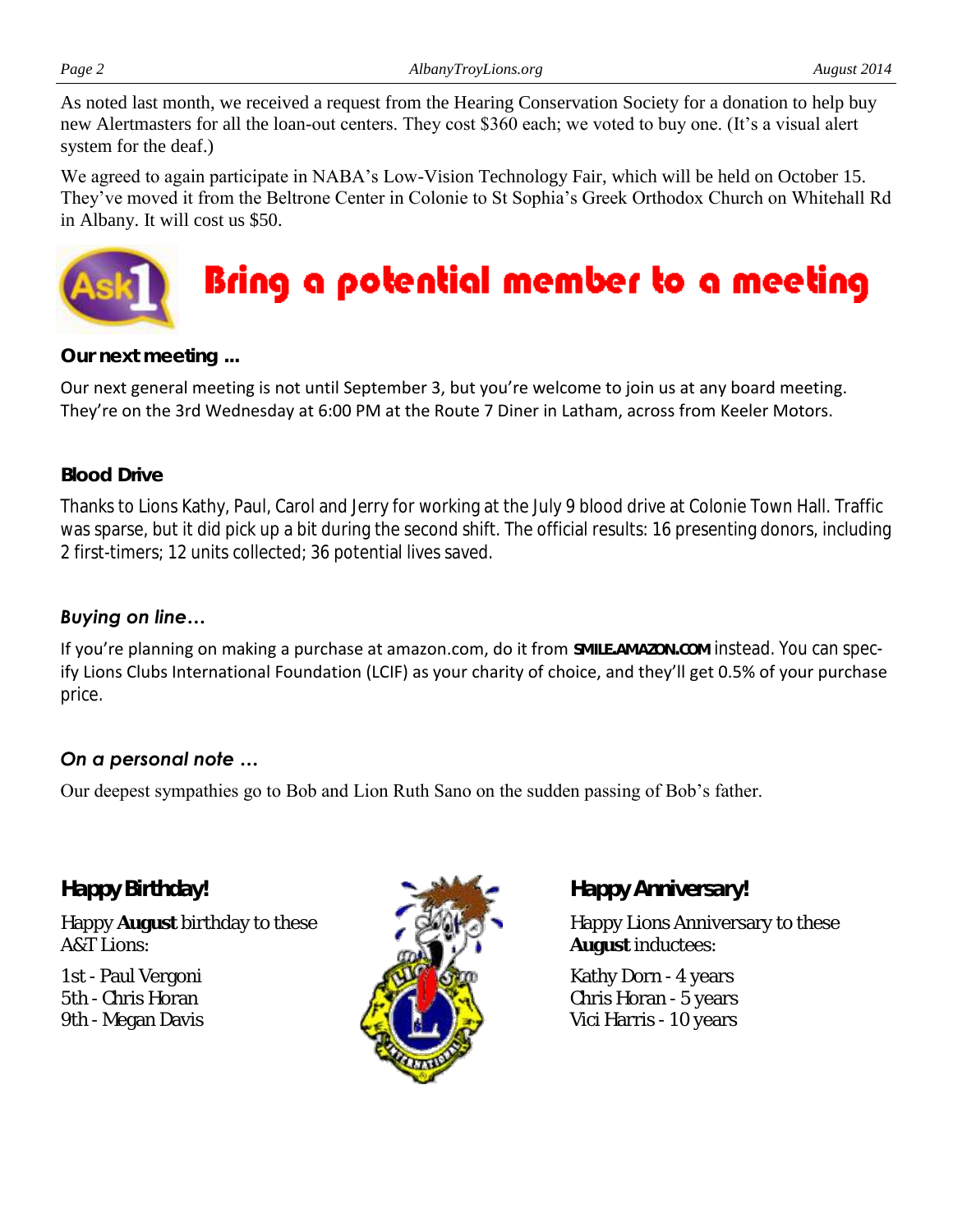#### *Lions International Convention*

More than 20,000 Lions attended the 97th International Convention in Toronto from July 4-8. Representing our club were Lions Maryanne & Jerry Gordon and Lion Ruth Sano; we let non-Lion Bob join us so he could take the picture on the right. Words alone cannot describe this fantastic experience, so we've got several pages of pictures. Scenes of Toronto are interspersed with convention pictures, mostly of the parade. 10,000 Lions from all over the world marched through downtown Toronto, some in their native attire and some in various Lions uniforms. It lasted for four hours and was truly a sight to behold. Most of the pictures (the better ones) were taken by Lion Ruth; the others were by Lion Jerry.



The 2015 and 2016 conventions will be in Honolulu and Japan, respectively. In 2017, which is the Lions 100th anniversary, it will be in Chicago, home of LCI headquarters. It should be absolutely fantastic, so start saving your pennies now.

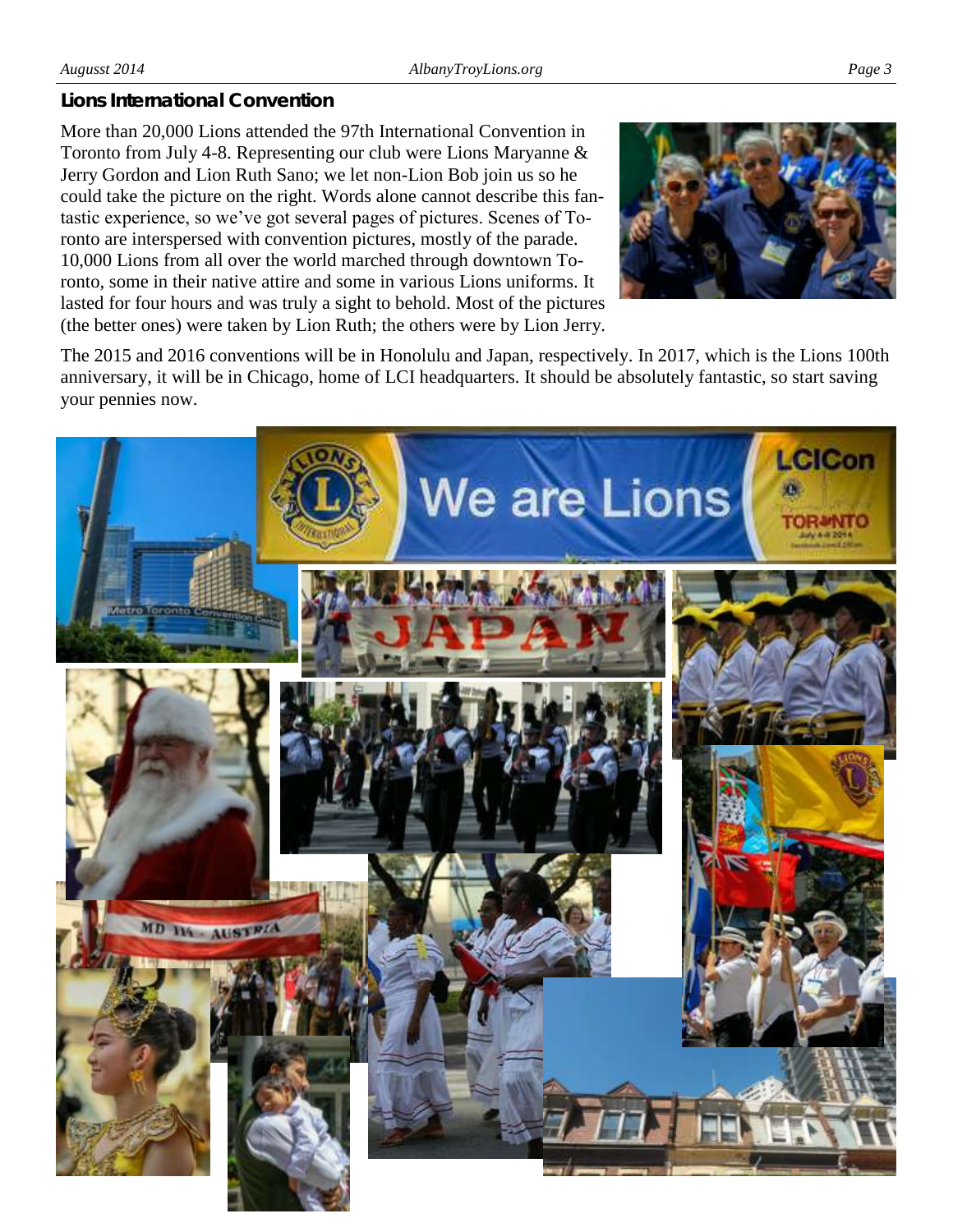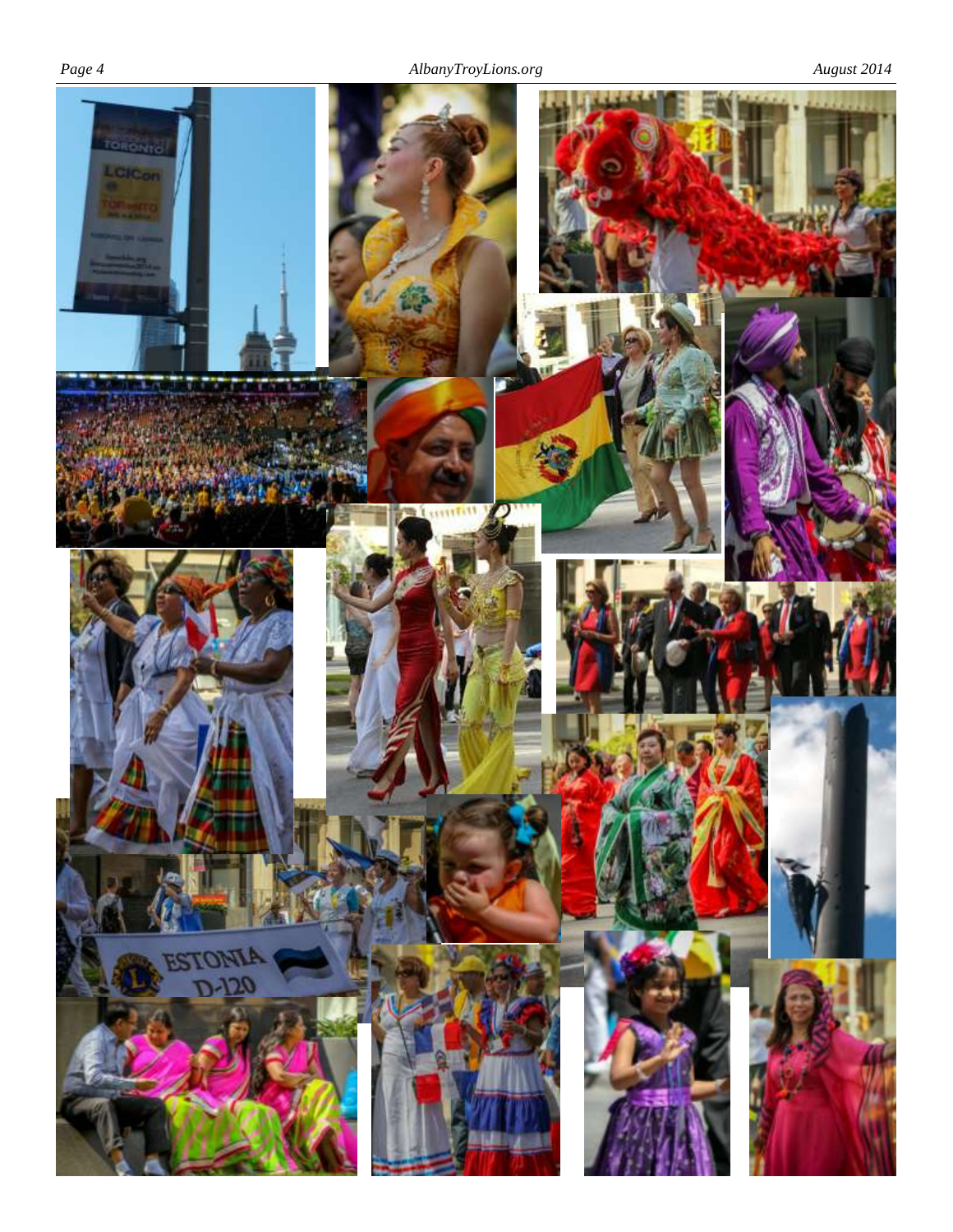